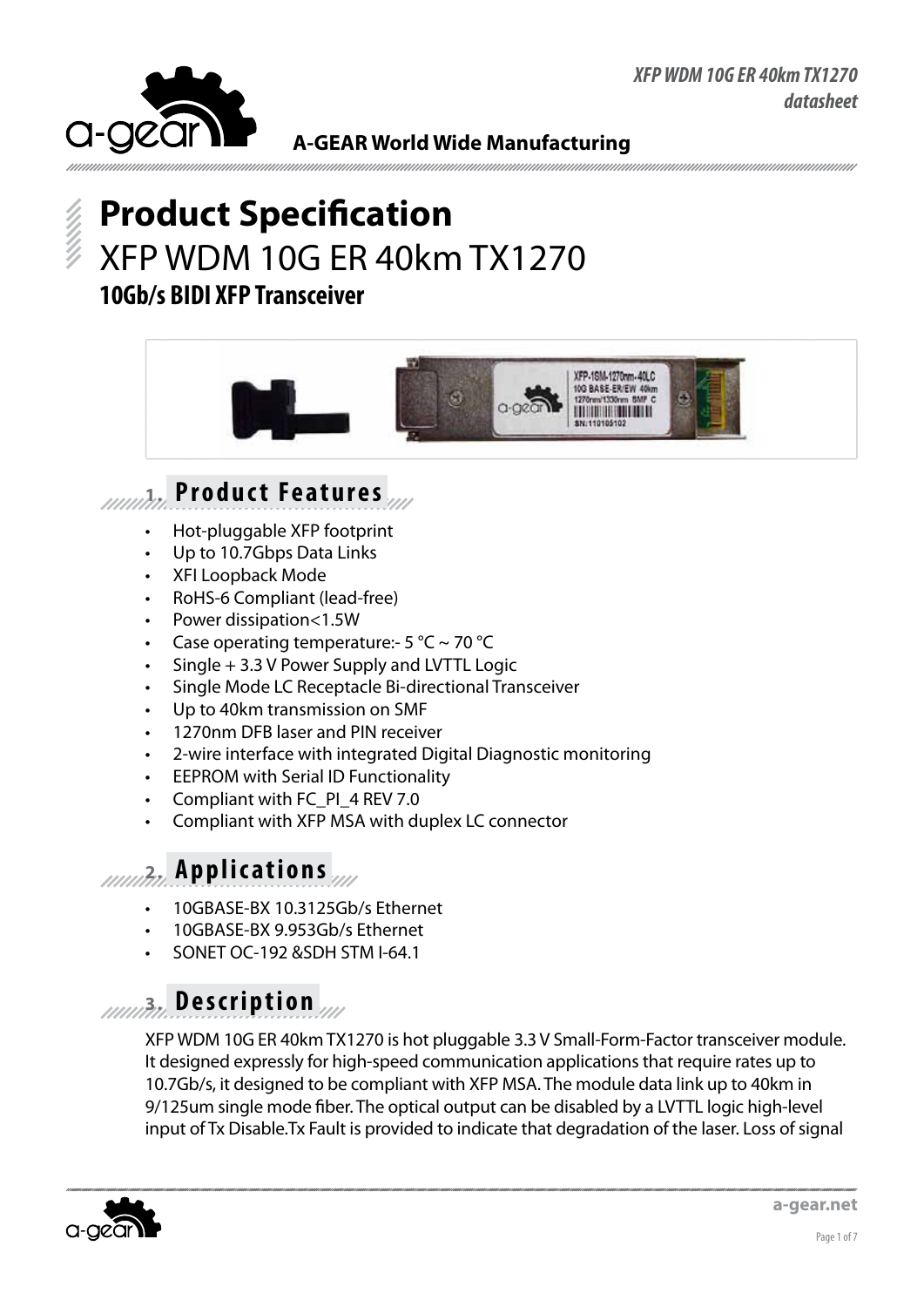

(LOS) output is provided to indicate the loss of an input optical signal of receiver or the link status with partner.

#### **4. Absolute Maximum Ratings**

| <b>Parameter</b>                   | Symbol | Min.                     | Max.      | Unit |
|------------------------------------|--------|--------------------------|-----------|------|
| <b>Storage Temperature</b>         | Ts     | $-40$                    | 85        | °C   |
| <b>Storage Ambient Humidity</b>    | НA     | 5                        | 95        | $\%$ |
| <b>Operating Relative Humidity</b> | RН     | $\overline{\phantom{a}}$ | 85        | $\%$ |
| <b>Power Supply Voltage</b>        | Vcc    | $-0.3$                   | 4         | V    |
| <b>Signal Input Voltage</b>        | Vcc    | $Vcc-0.3$                | $Vcc+0.3$ | V    |

# **5. Recommended Operating Conditions**

| <b>Parameter</b>                  | Symbol                           | Min.                     | <b>Typical</b>           | Max. | <b>Unit</b>         |
|-----------------------------------|----------------------------------|--------------------------|--------------------------|------|---------------------|
| <b>Case Operating Temperature</b> | <b>T</b> case                    | -5                       |                          | 70   | $^{\circ}C^{[2]}$   |
| <b>Power Supply Voltage</b>       | <b>V</b> cc                      | 3.14                     | 3.3                      | 3.47 | V                   |
| <b>Power Supply Current</b>       | <b>I</b> cc                      | $\overline{\phantom{0}}$ | $\overline{\phantom{a}}$ | 450  | mA                  |
| <b>Data Rate</b>                  | <b>BR</b>                        |                          | 10.3125                  |      | Gbps                |
| <b>Transmission Distance</b>      | T <sub>D</sub>                   |                          | $\overline{\phantom{a}}$ | 20   | $km$ <sup>[1]</sup> |
| <b>Coupled fiber</b>              | Single mode fiber <sup>[3]</sup> |                          |                          |      |                     |

#### **Notes:**

[1] Measured with SMF

[2] Without air flow

[3] ITU-T G.652

## **6.** *Innufin* Specification of Transmitter

| <b>Parameter</b>                         | Symbol                                        | Min.                     | <b>Typical</b>           | Max.                     | <b>Unit</b>          |
|------------------------------------------|-----------------------------------------------|--------------------------|--------------------------|--------------------------|----------------------|
| <b>Average Launched Power</b>            | P <sub>O</sub>                                | $\Omega$                 |                          | $\overline{4}$           | d <sub>Bm</sub>      |
| <b>Average Launched Power(Laser Off)</b> | POUT-OFF                                      | $\overline{\phantom{0}}$ |                          | $-30$                    | $dBm$ <sup>[1]</sup> |
| <b>Optical Modulation Amplitude</b>      | <b>OMA</b>                                    | -3                       | $\overline{\phantom{a}}$ | $\overline{\phantom{a}}$ | dBm [1]              |
| <b>Centre Wavelength Range</b>           | λC                                            | 1260                     | 1270                     | 1280                     | nm                   |
| Side mode suppression ratio              | <b>SMSR</b>                                   | 30                       |                          | $\overline{\phantom{a}}$ | dB                   |
| <b>Spectrum Bandwidth(-20dB)</b>         | σ                                             | $\overline{\phantom{a}}$ | $\overline{\phantom{0}}$ |                          | nm                   |
| <b>Extinction Ratio</b>                  | ER                                            | 3.5                      | 6                        | $\overline{\phantom{a}}$ | $dB^{[2]}$           |
| <b>Output Eye Mask</b>                   | Compliant with FC_PI_4 REV 7.0 <sup>[2]</sup> |                          |                          |                          |                      |

**Notes:**

[1] The optical power is launched into SMF

[2] Measured with RPBS 2<sup>31</sup>-1 test pattern @10.3125Gbs

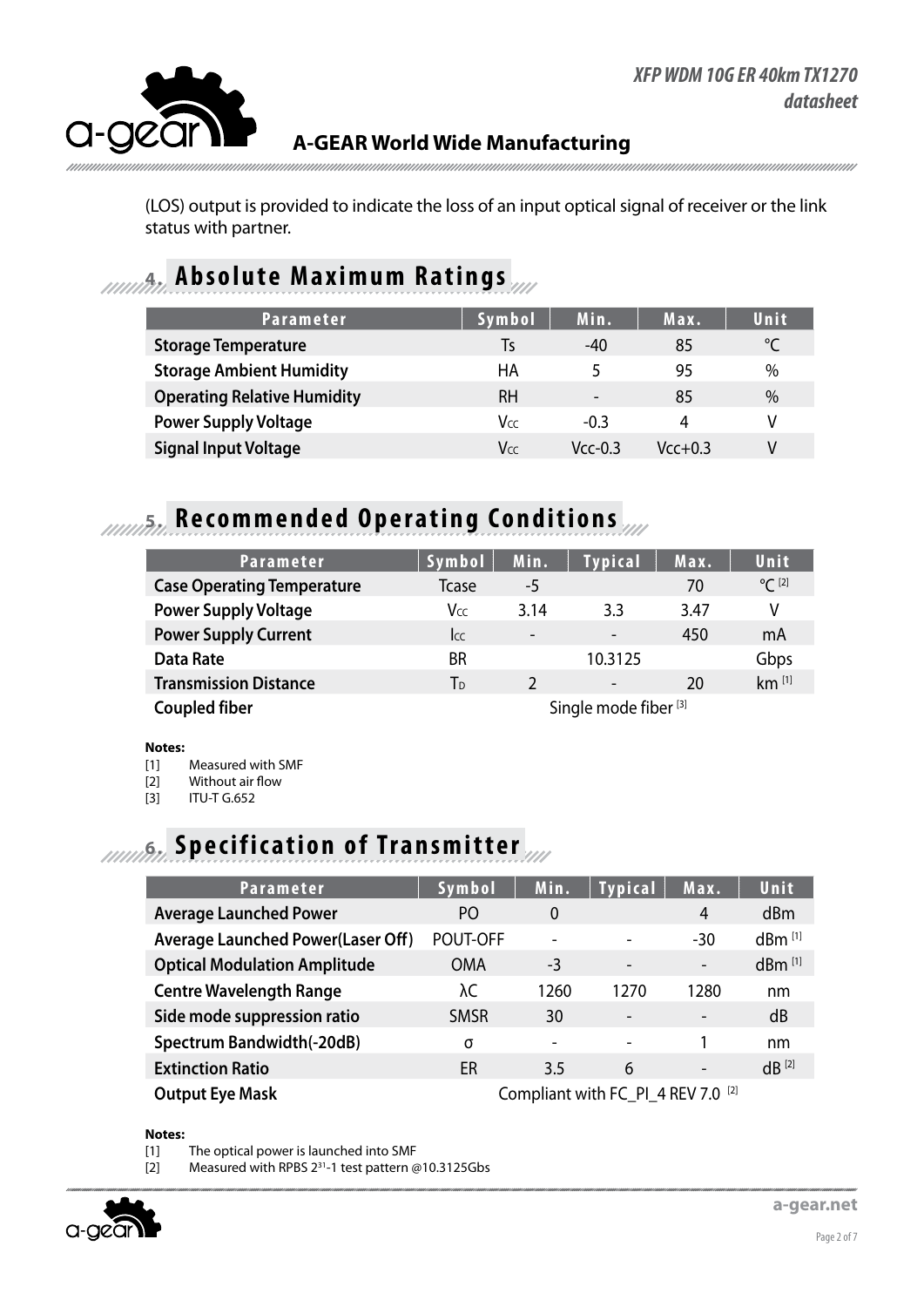

#### **7. Specification of Receiver**

| <b>Parameter</b>                         | Symbol      | Min.                     | <b>Typical</b>               | Max.                     | Unit                 |
|------------------------------------------|-------------|--------------------------|------------------------------|--------------------------|----------------------|
| <b>Input Optical Wavelength</b>          | λIΝ         | 1320                     | 1330                         | 1340                     | nm                   |
| <b>Receiver Sensitivity in average</b>   | <b>PIN</b>  | $\overline{\phantom{a}}$ | $\qquad \qquad \blacksquare$ | $-15$                    | $dBm$ <sup>[1]</sup> |
| <b>Input Saturation Power (Overload)</b> | <b>PSAT</b> | 0.5                      | $\overline{\phantom{0}}$     | $\overline{\phantom{a}}$ | $dBm$ <sup>[1]</sup> |
| <b>LOS</b> - Assert Power                | РA          | -30                      | $\overline{\phantom{0}}$     | $\overline{\phantom{a}}$ | dBm                  |
| <b>LOS-Deassert Power</b>                | PD.         | $\overline{\phantom{0}}$ |                              | $-18$                    | dBm                  |
| <b>LOS-Hysteresis</b>                    | PHys        | 0.5                      | $\overline{\phantom{0}}$     | 4                        | dB                   |

#### **Notes:**

[1] Measured with RPBS 231-1 test pattern @10.3125Gbs BER=<10-12 ER=6dB

## **8. Electrical Interface Characteristics**

| <b>Parameter</b>                          | Symbol             | Min.                     | <b>Typical</b>           | Max.                     | Unit        |  |  |  |
|-------------------------------------------|--------------------|--------------------------|--------------------------|--------------------------|-------------|--|--|--|
| Total power supply current                | lcc                | $\overline{\phantom{a}}$ |                          | 350                      | mA          |  |  |  |
|                                           | <b>Transmitter</b> |                          |                          |                          |             |  |  |  |
| <b>Differential Data Input Voltage</b>    | <b>VDT</b>         | 120                      | $\overline{\phantom{a}}$ | 820                      | $mVp-p$     |  |  |  |
| Differential line input Impedance         | <b>RIN</b>         | 85                       | 100                      | 115                      | Ohm         |  |  |  |
| <b>Transmitter Fault Output-High</b>      | <b>VFaultH</b>     | 2.4                      | $\overline{\phantom{a}}$ | <b>Vcc</b>               | ۷           |  |  |  |
| <b>Transmitter Fault Output-Low</b>       | <b>VFaultL</b>     | $-0.3$                   |                          | 0.8                      | V           |  |  |  |
| <b>Transmitter Disable Voltage-High</b>   | <b>VDisH</b>       | $\overline{2}$           | $\overline{\phantom{a}}$ | $Vcc+0.3$                | V           |  |  |  |
| <b>Transmitter Disable Voltage-low</b>    | <b>VDisL</b>       | $-0.3$                   |                          | 0.8                      | V           |  |  |  |
| <b>Receiver</b>                           |                    |                          |                          |                          |             |  |  |  |
| <b>Differential Data Output Voltage</b>   | <b>VDR</b>         | 300                      |                          | 850                      | $mVp-p$     |  |  |  |
| <b>Differential line Output Impedance</b> | <b>ROUT</b>        | 80                       | 100                      | 120                      | Ohm         |  |  |  |
| <b>Receiver LOS Pull up Resistor</b>      | <b>RLOS</b>        | 4.7                      |                          | 10                       | <b>KOhm</b> |  |  |  |
| <b>Data Output Rise/Fall time</b>         | tr/tf              | 20                       | $\overline{\phantom{a}}$ | $\overline{\phantom{a}}$ | ps          |  |  |  |
| <b>LOS Output Voltage-High</b>            | <b>VLOSH</b>       | $\overline{2}$           |                          | Vcc                      | V           |  |  |  |
| <b>LOS Output Voltage-Low</b>             | <b>VLOSL</b>       | $-0.3$                   |                          | 0.4                      | V           |  |  |  |

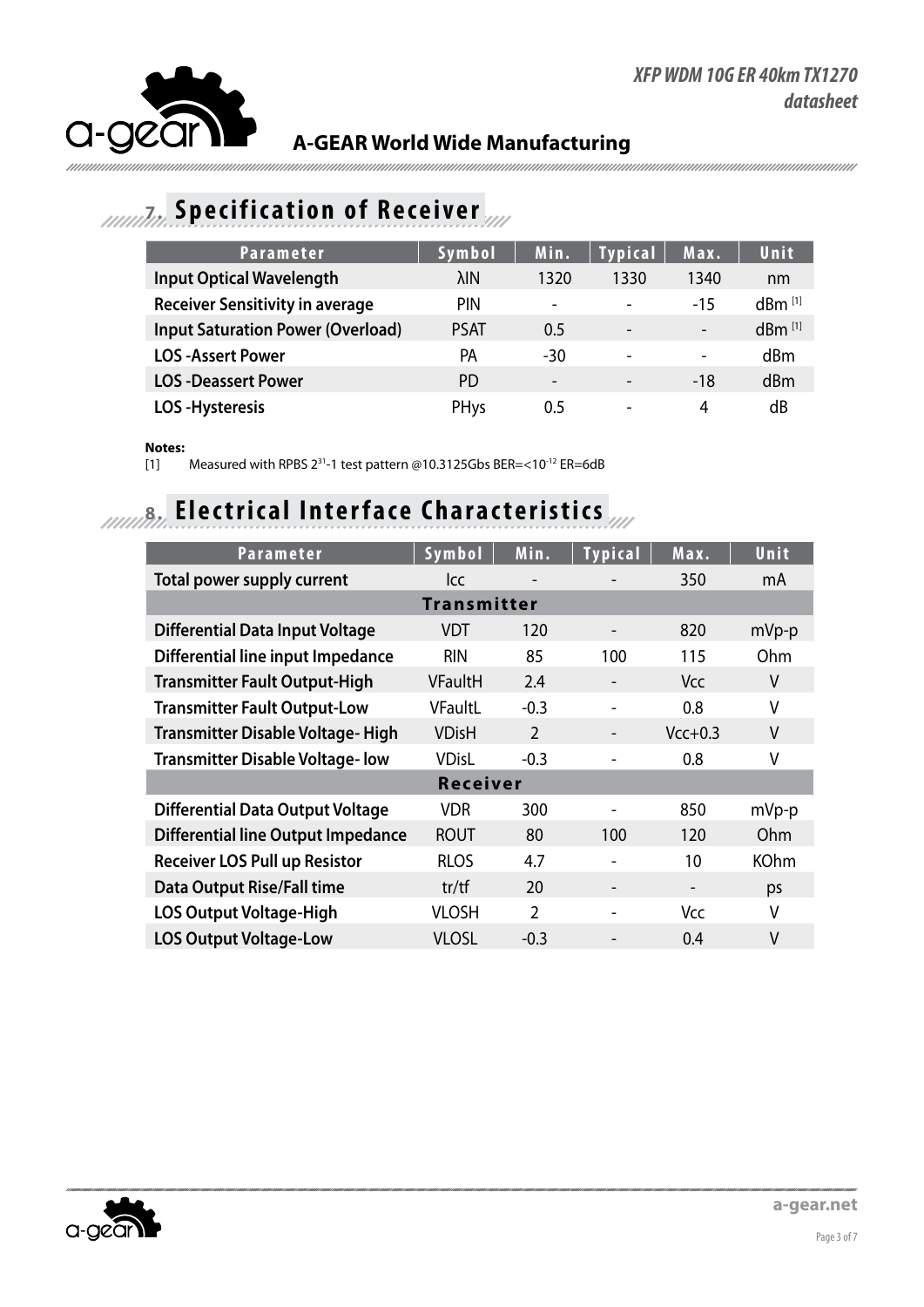

### **9. Pin Descriptions**



*Diagram of Host Board Connector Block Pin Numbers and Name*

| Pin            | Logic     | Symbol           | Name/Description                                                                                                        |
|----------------|-----------|------------------|-------------------------------------------------------------------------------------------------------------------------|
|                |           | <b>GND</b>       | Module Ground <sup>[1]</sup>                                                                                            |
| 2              |           | VEE <sub>5</sub> | Optional -5.2 Power Supply - Not required                                                                               |
| 3              | LVTTL-I   | Mod-Desel        | Module De-select; When held low allows the module to<br>respond to 2-wire serial interface commands                     |
| 4              | LVTTL-O   | Interrupt        | Interrupt (bar); Indicates presence of an important condition<br>which can be read over the serial 2-wire interface [2] |
| 5              | LVTTL-I   | TX DIS           | Transmitter Disable; Transmitter laser source turned off                                                                |
| 6              |           | VCC <sub>5</sub> | +5 Power Supply                                                                                                         |
| $\overline{7}$ |           | <b>GND</b>       | Module Ground <sup>[1]</sup>                                                                                            |
| 8              |           | VCC <sub>3</sub> | +3.3V Power Supply                                                                                                      |
| 9              |           | VCC <sub>3</sub> | +3.3V Power Supply                                                                                                      |
| 10             | LVTTL-I   | <b>SCL</b>       | Serial 2-wire interface clock <sup>[2]</sup>                                                                            |
| 11             | LVTTLI/O  | <b>SDA</b>       | Serial 2-wire interface data line [2]                                                                                   |
| 12             | I VTTI -O | Mod Abs          | Module Absent; Indicates module is not present. Grounded in<br>the module. [2]                                          |

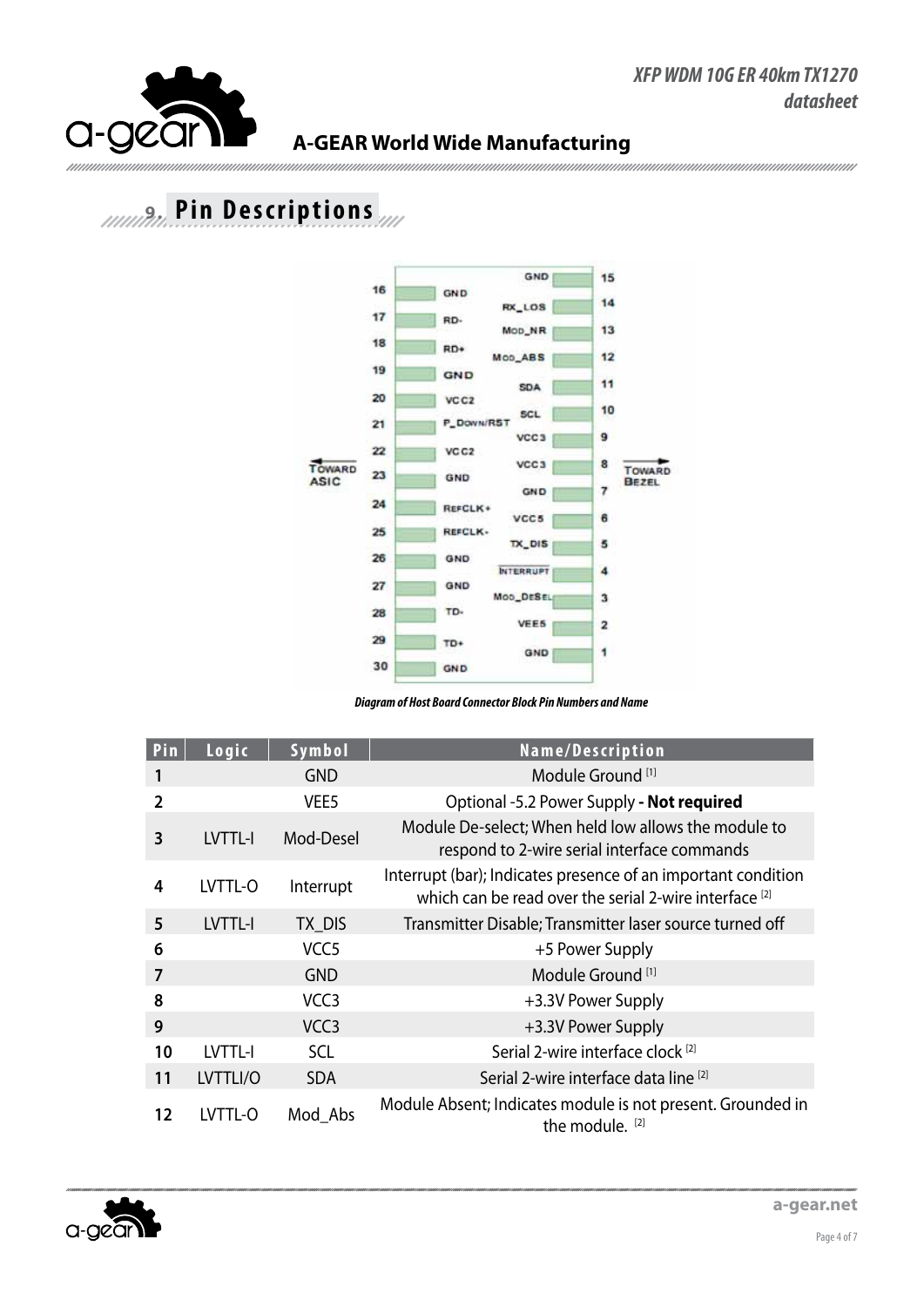#### *XFP WDM 10G ER 40km TX1270 datasheet*



#### **A-GEAR World Wide Manufacturing**

| Pin | Logic         | Symbol           | Name/Description                                                                                                                                                                                                                                                                       |  |
|-----|---------------|------------------|----------------------------------------------------------------------------------------------------------------------------------------------------------------------------------------------------------------------------------------------------------------------------------------|--|
| 13  | LVTTL-O       | Mod_NR           | Module Not Ready; XGIGA defines it as a logical OR between<br>RX LOS and Loss of Lock in TX/RX. [2]                                                                                                                                                                                    |  |
| 14  | LVTTL-O       | RX_LOS           | Receiver Loss of Signal indicator                                                                                                                                                                                                                                                      |  |
| 15  |               | <b>GND</b>       | Module Ground <sup>[1]</sup>                                                                                                                                                                                                                                                           |  |
| 16  |               | <b>GND</b>       | Module Ground <sup>[1]</sup>                                                                                                                                                                                                                                                           |  |
| 17  | CML-O         | RD-              | Receiver inverted data output                                                                                                                                                                                                                                                          |  |
| 18  |               | $TD+$            | Transmitter Non-Inverted DATA in. AC Coupled.                                                                                                                                                                                                                                          |  |
| 19  |               | TD-              | Transmitter Inverted DATA in. AC Coupled.                                                                                                                                                                                                                                              |  |
| 20  |               | <b>VEET</b>      | Transmitter Ground (Common with Recei ver Ground) <sup>[1]</sup>                                                                                                                                                                                                                       |  |
| 18  | CML-O         | $RD+$            | Receiver non-inverted data output                                                                                                                                                                                                                                                      |  |
| 19  |               | <b>GND</b>       | Module Ground <sup>[1]</sup>                                                                                                                                                                                                                                                           |  |
| 20  |               | VCC <sub>2</sub> | +1.8V Power Supply - Not required                                                                                                                                                                                                                                                      |  |
| 21  | LVTTL-I       | P Down/RST       | Power Down; When high, places the module in the low power<br>stand-by mode and on the falling edge of P_Down initiates a<br>module reset<br>Reset; The falling edge initiates a complete reset of the<br>module including the 2-wire serial interface, equivalent to a<br>power cycle. |  |
| 22  |               | VCC <sub>2</sub> | +1.8V Power Supply - Not required                                                                                                                                                                                                                                                      |  |
| 23  |               | <b>GND</b>       | Module Ground <sup>[1]</sup>                                                                                                                                                                                                                                                           |  |
| 24  | <b>PECL-I</b> | RefCLK+          | Reference Clock non-inverted input, AC coupled on the host<br>board - Not required <sup>[3]</sup>                                                                                                                                                                                      |  |
| 25  | PECL-I        | RefCLK-          | Reference Clock inverted input, AC coupled on the host board<br>- Not required [3]                                                                                                                                                                                                     |  |
| 26  |               | <b>GND</b>       | Module Ground <sup>[1]</sup>                                                                                                                                                                                                                                                           |  |
| 27  |               | <b>GND</b>       | Module Ground <sup>[1]</sup>                                                                                                                                                                                                                                                           |  |
| 28  | CML-I         | TD-              | Transmitter inverted data input                                                                                                                                                                                                                                                        |  |
| 29  | CML-I         | $TD+$            | Transmitter non-inverted data input                                                                                                                                                                                                                                                    |  |
| 30  |               | <b>GND</b>       | Module Ground <sup>[1]</sup>                                                                                                                                                                                                                                                           |  |

#### **Notes:**

[1] Module circuit ground is isolated from module chassis ground within the module.<br>[2] Open collector; should be pulled up with 4.7k - 10kohms on host board to a voltag Open collector; should be pulled up with 4.7k - 10kohms on host board to a voltage between 3.15V and 3.6V.

[3] A Reference Clock input is not required by the XFBL-273396-40D. If present, it will be ignored.

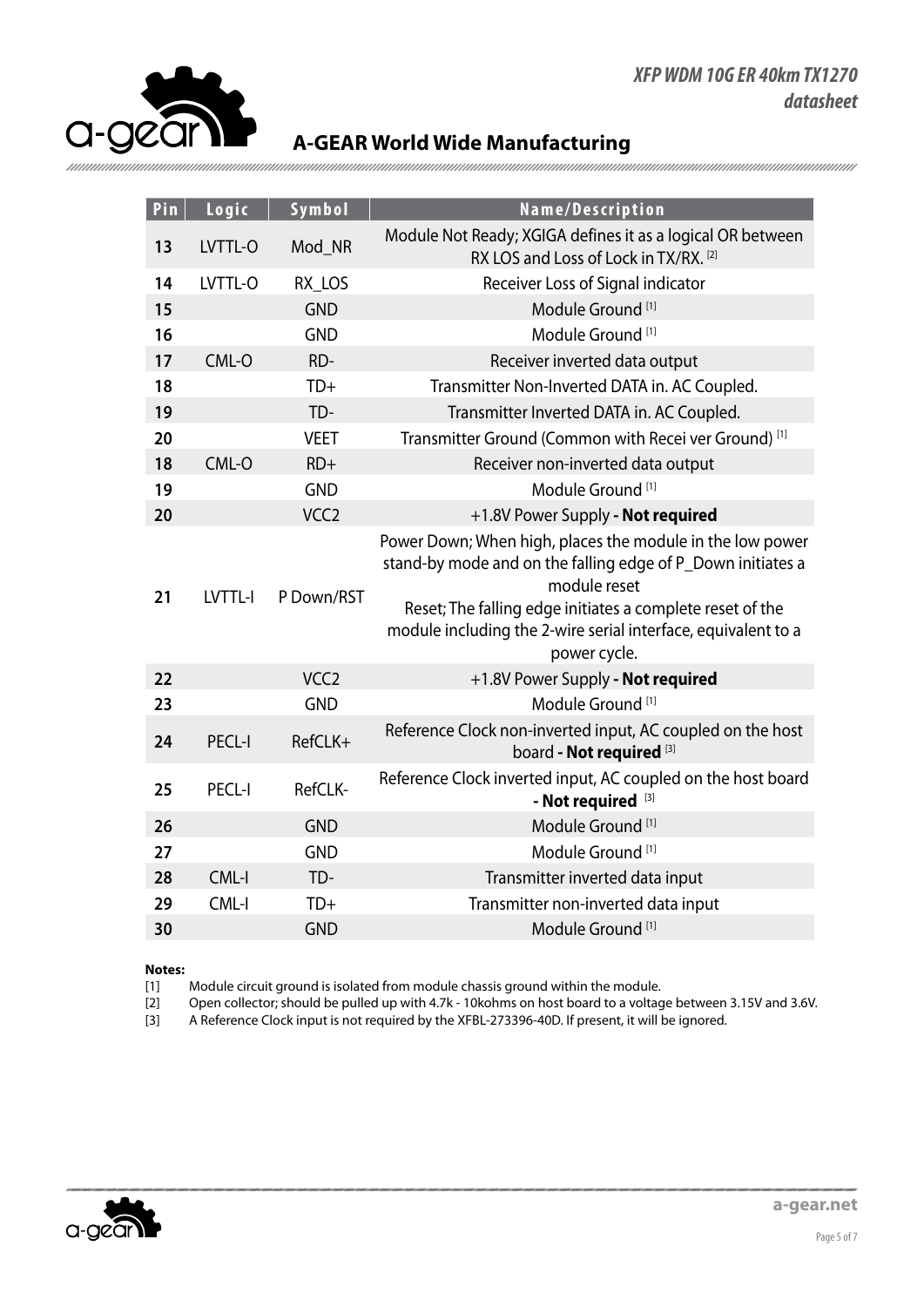

## 10.10. Recommended Block Circuit



# **11. Outline Dimensions**